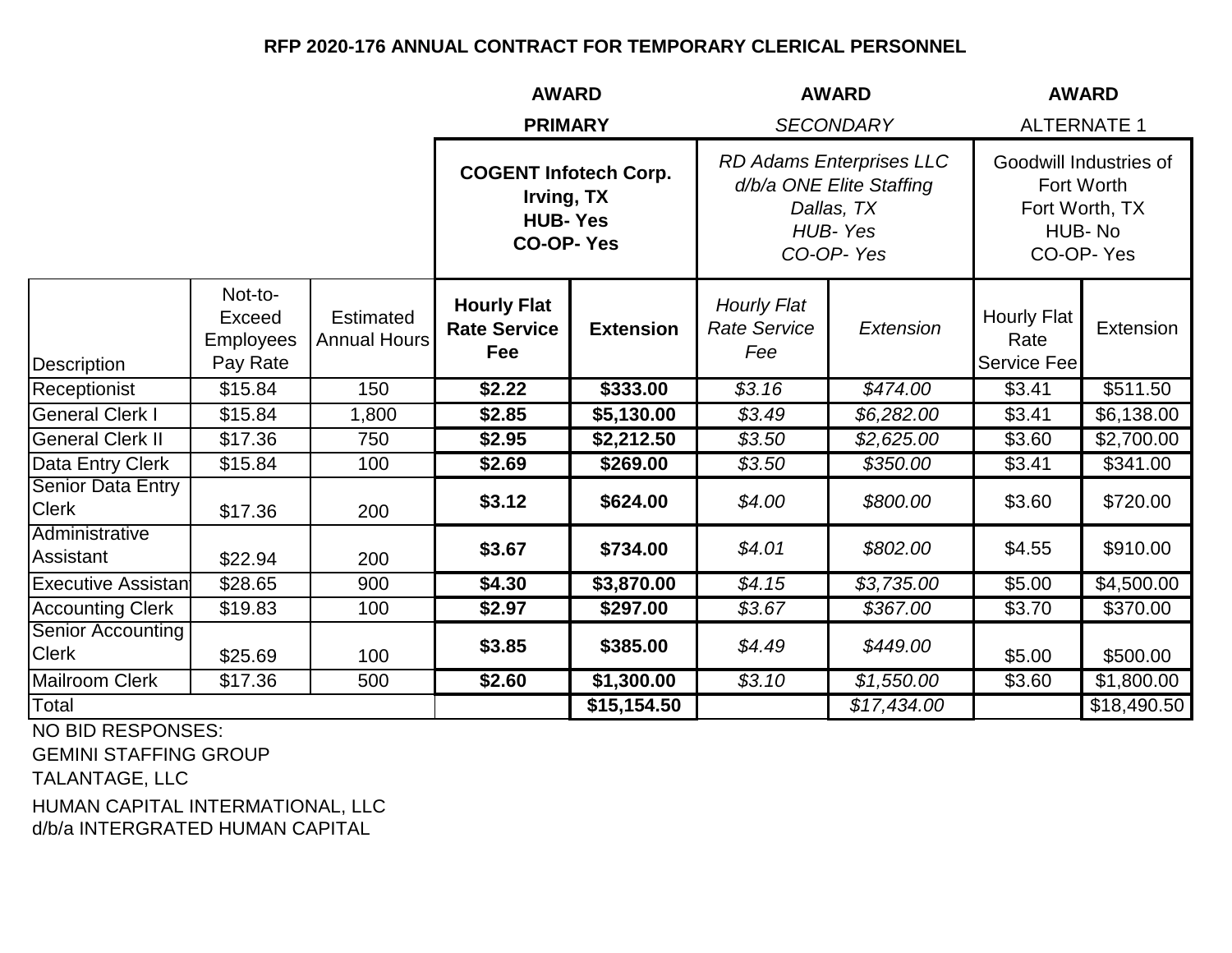**AWARD**

ALTERNATE 2

|                                          |                                                   |                                         | Abacus Service Corp.<br>Southfield, MI<br>HUB-No<br>CO-OP-Yes |             | <b>Abacus Corporation</b><br>Baltimore, MD<br>HUB-No |             | <b>Certified Personnel, LLC</b><br>Dallas, TX<br><b>HUB-Yes</b> |             |
|------------------------------------------|---------------------------------------------------|-----------------------------------------|---------------------------------------------------------------|-------------|------------------------------------------------------|-------------|-----------------------------------------------------------------|-------------|
| <b>Description</b>                       | Not-to-<br>Exceed<br><b>Employees</b><br>Pay Rate | <b>Estimated</b><br><b>Annual Hours</b> | <b>Hourly Flat</b><br>Rate<br>Service<br>Fee                  | Extension   | Hourly Flat<br><b>Rate Service</b><br>Fee            | Extension   | <b>Hourly Flat</b><br>Rate<br>Service Fee                       | Extension   |
| Receptionist                             | \$15.84                                           | 150                                     | \$3.64                                                        | \$546.00    | \$3.80                                               | \$570.00    | \$3.96                                                          | \$594.00    |
| <b>General Clerk I</b>                   | \$15.84                                           | 1,800                                   | \$3.64                                                        | \$6,552.00  | \$3.80                                               | \$6,840.00  | \$3.96                                                          | \$7,128.00  |
| <b>General Clerk II</b>                  | \$17.36                                           | 750                                     | \$3.99                                                        | \$2,992.50  | \$4.16                                               | \$3,120.00  | \$4.34                                                          | \$3,255.00  |
| Data Entry Clerk                         | \$15.84                                           | 100                                     | \$3.64                                                        | \$364.00    | \$3.80                                               | \$380.00    | \$3.36                                                          | \$336.00    |
| <b>Senior Data Entry</b><br><b>Clerk</b> | \$17.36                                           | 200                                     | \$3.99                                                        | \$798.00    | \$4.16                                               | \$832.00    | \$4.34                                                          | \$868.00    |
| Administrative<br>Assistant              | \$22.94                                           | 200                                     | \$5.28                                                        | \$1,056.00  | \$5.50                                               | \$1,100.00  | \$5.74                                                          | \$1,148.00  |
| <b>Executive Assistan</b>                | \$28.65                                           | 900                                     | \$6.59                                                        | \$5,931.00  | \$6.87                                               | \$6,183.00  | \$7.16                                                          | \$6,444.00  |
| <b>Accounting Clerk</b>                  | \$19.83                                           | 100                                     | \$4.56                                                        | \$456.00    | \$4.76                                               | \$476.00    | \$4.56                                                          | \$456.00    |
| <b>Senior Accounting</b><br><b>Clerk</b> | \$25.69                                           | 100                                     | \$5.91                                                        | \$591.00    | \$6.16                                               | \$616.00    | \$6.42                                                          | \$642.00    |
| <b>Mailroom Clerk</b>                    | \$17.36                                           | 500                                     | \$3.99                                                        | \$1,995.00  | \$4.16                                               | \$2,080.00  | \$4.34                                                          | \$2,170.00  |
| Total                                    |                                                   |                                         |                                                               | \$21,281.50 |                                                      | \$22,197.00 |                                                                 | \$23,041.00 |

NO BID RESPONSES:

GEMINI STAFFING GROUP

TALANTAGE, LLC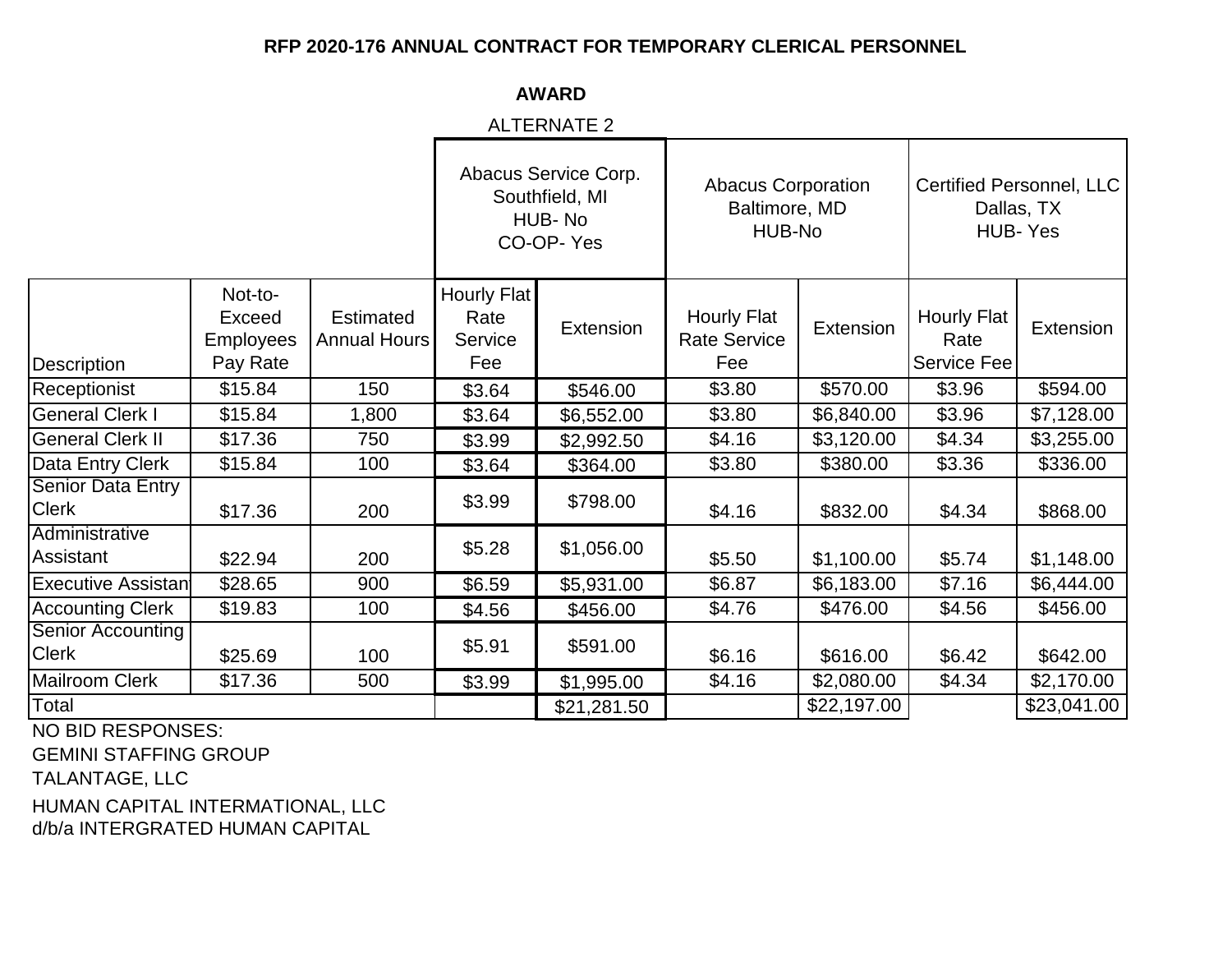|                                          |                                                   |                                         | A-1 Personnel of Houston,<br>Inc.<br>Houston, TX<br><b>HUB-Yes</b> |             | Melissa Pappas d/b/a<br>Athena Consulting, LLC<br>Gaitherburg, MD<br>HUB-No |             | Tryfacta, Inc.<br>Pleasanton, CA<br><b>HUB-Yes</b> |             |
|------------------------------------------|---------------------------------------------------|-----------------------------------------|--------------------------------------------------------------------|-------------|-----------------------------------------------------------------------------|-------------|----------------------------------------------------|-------------|
| Description                              | Not-to-<br>Exceed<br><b>Employees</b><br>Pay Rate | <b>Estimated</b><br><b>Annual Hours</b> | <b>Hourly Flat</b><br>Rate<br>Service<br>Fee                       | Extension   | <b>Hourly Flat</b><br>Rate<br>Service Fee                                   | Extension   | Hourly Flat<br><b>Rate Service</b><br>Fee          | Extension   |
| Receptionist                             | \$15.84                                           | 150                                     | \$3.96                                                             | \$594.00    | \$3.96                                                                      | \$594.00    | \$4.04                                             | \$606.00    |
| <b>General Clerk I</b>                   | \$15.84                                           | 1,800                                   | \$3.96                                                             | \$7,128.00  | \$3.96                                                                      | \$7,128.00  | \$4.04                                             | \$7,272.00  |
| <b>General Clerk II</b>                  | \$17.36                                           | 750                                     | \$4.34                                                             | \$3,255.00  | \$4.34                                                                      | \$3,255.00  | \$4.43                                             | \$3,322.50  |
| Data Entry Clerk                         | \$15.84                                           | 100                                     | \$3.96                                                             | \$396.00    | \$3.96                                                                      | \$396.00    | \$4.04                                             | \$404.00    |
| <b>Senior Data Entry</b><br><b>Clerk</b> | \$17.36                                           | 200                                     | \$4.34                                                             | \$868.00    | \$4.34                                                                      | \$868.00    | \$4.43                                             | \$886.00    |
| Administrative<br>Assistant              | \$22.94                                           | 200                                     | \$5.74                                                             | \$1,148.00  | \$5.74                                                                      | \$1,148.00  | \$5.85                                             | \$1,170.00  |
| <b>Executive Assistan</b>                | \$28.65                                           | 900                                     | \$7.16                                                             | \$6,444.00  | \$7.16                                                                      | \$6,444.00  | \$7.31                                             | \$6,579.00  |
| <b>Accounting Clerk</b>                  | \$19.83                                           | 100                                     | \$4.96                                                             | \$496.00    | \$4.96                                                                      | \$496.00    | \$5.06                                             | \$506.00    |
| <b>Senior Accounting</b><br><b>Clerk</b> | \$25.69                                           | 100                                     | \$6.42                                                             | \$642.00    | \$6.42<br>\$642.00                                                          |             | \$6.55                                             | \$655.00    |
| Mailroom Clerk                           | \$17.36                                           | 500                                     | \$4.34                                                             | \$2,170.00  | \$4.34                                                                      | \$2,170.00  | \$4.43                                             | \$2,215.00  |
| Total<br>$- - - - - - - - - -$           |                                                   |                                         |                                                                    | \$23,141.00 |                                                                             | \$23,141.00 |                                                    | \$23,615.50 |

NO BID RESPONSES:

GEMINI STAFFING GROUP

TALANTAGE, LLC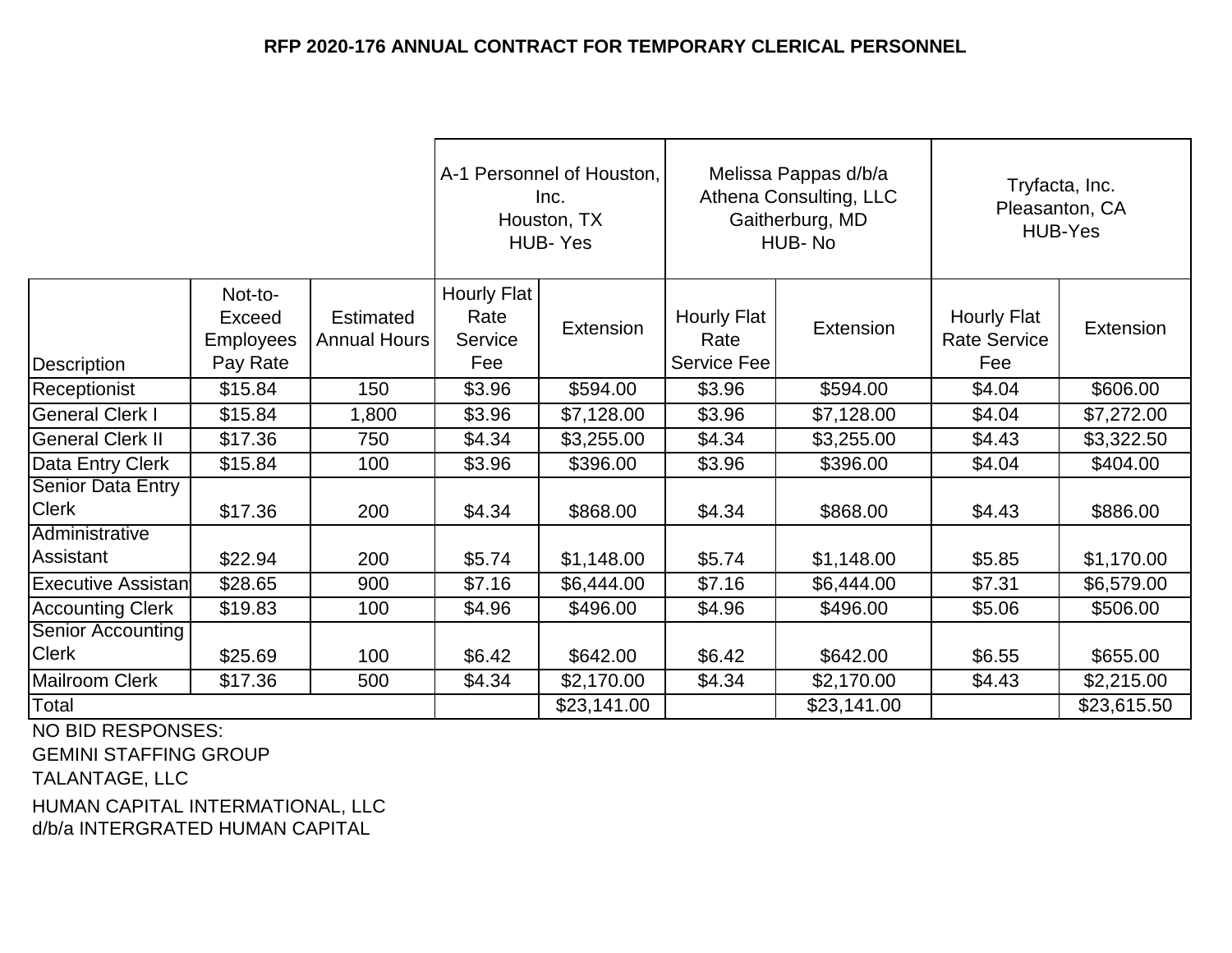|                                   |                                                   |                           | <b>SNI Companies</b><br>Jacksonville, FL<br>HUB-No |             | Infojini Inc.<br>Columbia, MD<br>HUB-No          |             | P.I.E. Management, L.L.C<br>Fort Worth, TX<br>HUB-No |             |
|-----------------------------------|---------------------------------------------------|---------------------------|----------------------------------------------------|-------------|--------------------------------------------------|-------------|------------------------------------------------------|-------------|
| Description                       | Not-to-<br>Exceed<br><b>Employees</b><br>Pay Rate | Estimated<br>Annual Hours | Hourly Flat<br><b>Rate Service</b><br>Fee          | Extension   | <b>Hourly Flat</b><br><b>Rate Service</b><br>Fee | Extension   | <b>Hourly Flat</b><br><b>Rate Service</b><br>Fee     | Extension   |
| Receptionist                      | \$15.84                                           | 150                       | \$4.12                                             | \$618.00    | \$4.12                                           | \$618.00    | \$4.36                                               | \$654.00    |
| <b>General Clerk I</b>            | \$15.84                                           | 1,800                     | \$4.12                                             | \$7,416.00  | \$4.12                                           | \$7,416.00  | \$4.36                                               | \$7,848.00  |
| <b>General Clerk II</b>           | \$17.36                                           | 750                       | \$4.51                                             | \$3,382.50  | \$4.51                                           | \$3,382.50  | \$4.77                                               | \$3,577.50  |
| Data Entry Clerk                  | \$15.84                                           | 100                       | \$4.12                                             | \$412.00    | \$4.12                                           | \$412.00    | \$4.36                                               | \$436.00    |
| Senior Data Entry<br><b>Clerk</b> | \$17.36                                           | 200                       | \$4.51                                             | \$902.00    | \$4.51                                           | \$902.00    | \$4.77                                               | \$954.00    |
| Administrative<br>Assistant       | \$22.94                                           | 200                       | \$5.51                                             | \$1,102.00  | \$5.96                                           | \$1,192.00  | \$6.31                                               | \$1,262.00  |
| <b>Executive Assistan</b>         | \$28.65                                           | 900                       | \$7.26                                             | \$6,534.00  | \$7.45                                           | \$6,705.00  | \$7.88                                               | \$7,092.00  |
| <b>Accounting Clerk</b>           | \$19.83                                           | 100                       | \$5.16                                             | \$516.00    | \$5.16                                           | \$516.00    | \$5.45                                               | \$545.00    |
| <b>Senior Accounting</b>          |                                                   |                           |                                                    |             |                                                  |             |                                                      |             |
| <b>Clerk</b>                      | \$25.69                                           | 100                       | \$6.68                                             | \$668.00    | \$6.68                                           | \$668.00    | \$7.06                                               | \$706.00    |
| Mailroom Clerk                    | \$17.36                                           | 500                       | \$4.51                                             | \$2,255.00  | \$4.51                                           | \$2,255.00  | \$4.77                                               | \$2,385.00  |
| Total<br>$\frac{1}{2}$            |                                                   |                           |                                                    | \$23,805.50 |                                                  | \$24,066.50 |                                                      | \$25,459.50 |

NO BID RESPONSES:

GEMINI STAFFING GROUP

TALANTAGE, LLC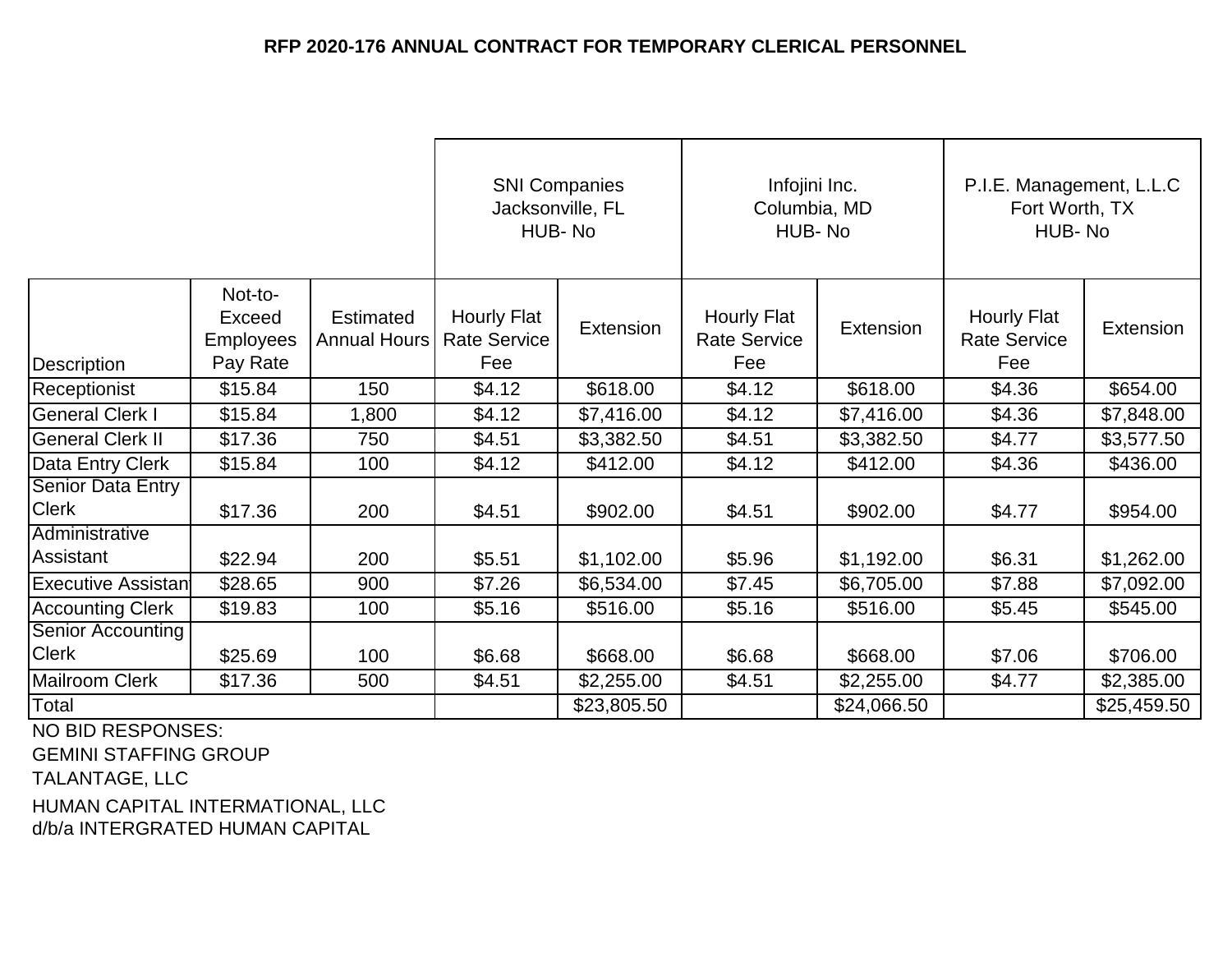|                                          |                                                   |                                         | <b>SearchPros Staffing</b><br>Sacramento, CA<br>HUB-No |             | <b>Excite Staffing Solutions</b><br>Dallas, TX<br><b>HUB-Yes</b> |             | AD-A-Staff, Inc.<br>Mansfield, TX<br>HUB-Yes |             |
|------------------------------------------|---------------------------------------------------|-----------------------------------------|--------------------------------------------------------|-------------|------------------------------------------------------------------|-------------|----------------------------------------------|-------------|
| Description                              | Not-to-<br>Exceed<br><b>Employees</b><br>Pay Rate | <b>Estimated</b><br><b>Annual Hours</b> | Hourly Flat<br><b>Rate Service</b><br>Fee              | Extension   | Hourly Flat<br><b>Rate Service</b><br>Fee                        | Extension   | Hourly Flat<br><b>Rate Service</b><br>Fee    | Extension   |
| Receptionist                             | \$15.84                                           | 150                                     | \$4.52                                                 | \$678.00    | \$4.80                                                           | \$720.00    | \$4.80                                       | \$720.00    |
| <b>General Clerk I</b>                   | \$15.84                                           | 1,800                                   | \$4.52                                                 | \$8,136.00  | \$4.80                                                           | \$8,640.00  | \$4.80                                       | \$8,640.00  |
| <b>General Clerk II</b>                  | \$17.36                                           | 750                                     | \$4.95                                                 | \$3,712.50  | \$5.20                                                           | \$3,900.00  | \$5.26                                       | \$3,945.00  |
| Data Entry Clerk                         | \$15.84                                           | 100                                     | \$4.52                                                 | \$452.00    | \$4.80                                                           | \$480.00    | \$4.80                                       | \$480.00    |
| <b>Senior Data Entry</b><br><b>Clerk</b> | \$17.36                                           | 200                                     | \$4.95                                                 | \$990.00    | \$5.20                                                           | \$1,040.00  | \$5.26                                       | \$1,052.00  |
| Administrative<br>Assistant              | \$22.94                                           | 200                                     | \$6.54                                                 | \$1,308.00  | \$6.85                                                           | \$1,370.00  | \$6.95                                       | \$1,390.00  |
| <b>Executive Assistan</b>                | \$28.65                                           | 900                                     | \$8.17                                                 | \$7,353.00  | \$8.60                                                           | \$7,740.00  | \$8.68                                       | \$7,812.00  |
| <b>Accounting Clerk</b>                  | \$19.83                                           | 100                                     | \$5.66                                                 | \$566.00    | \$5.95                                                           | \$595.00    | \$6.01                                       | \$601.00    |
| <b>Senior Accounting</b>                 |                                                   |                                         |                                                        |             |                                                                  |             |                                              |             |
| <b>Clerk</b>                             | \$25.69                                           | 100                                     | \$7.33                                                 | \$733.00    | \$7.70                                                           | \$770.00    | \$7.78                                       | \$778.00    |
| Mailroom Clerk                           | \$17.36                                           | 500                                     | \$4.95                                                 | \$2,475.00  | \$5.20                                                           | \$2,600.00  | \$5.26                                       | \$2,630.00  |
| Total<br>$\frac{1}{2}$                   |                                                   |                                         |                                                        | \$26,403.50 |                                                                  | \$27,855.00 |                                              | \$28,048.00 |

NO BID RESPONSES:

GEMINI STAFFING GROUP

TALANTAGE, LLC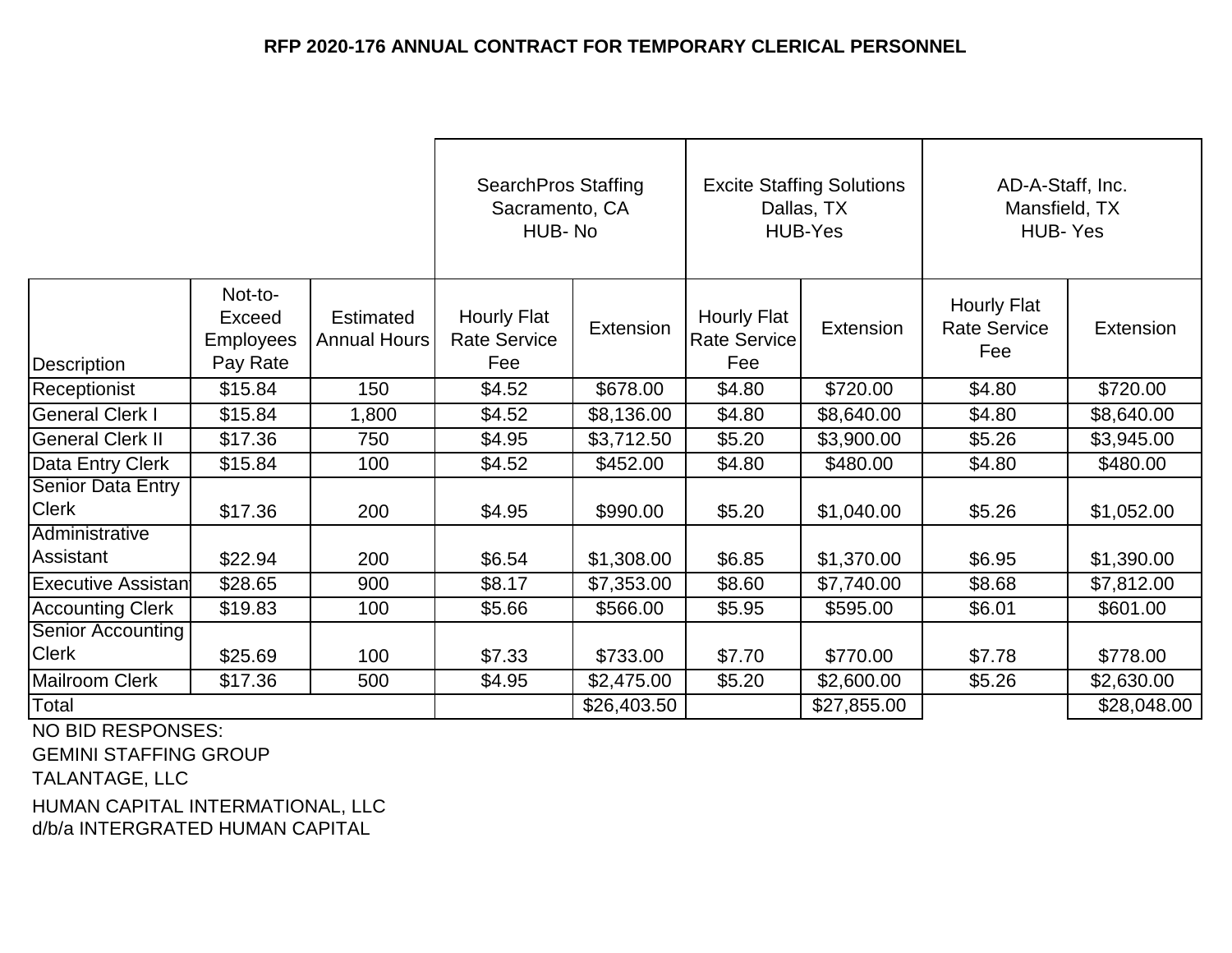|                                          |                                            |                                  | <b>Harris-Jones Staffing</b><br>& Recruiting, LLC<br>Katy, TX<br>HUB-No |             | Smith Temporaries, Inc.<br>d/b/a Cornerstone<br>Staffing<br>Grapevine, TX<br>HUB-No |             | Maceo Carter Investment d/b/a<br><b>Sterling Staffing Solutions</b><br>Sugarland, TX<br><b>HUB-Yes</b> |             |
|------------------------------------------|--------------------------------------------|----------------------------------|-------------------------------------------------------------------------|-------------|-------------------------------------------------------------------------------------|-------------|--------------------------------------------------------------------------------------------------------|-------------|
| Description                              | Not-to-<br>Exceed<br>Employees<br>Pay Rate | <b>Estimated</b><br>Annual Hours | Hourly Flat<br>Rate<br>Service Fee                                      | Extension   | Hourly Flat<br>Rate<br>Service<br>Fee                                               | Extension   | <b>Hourly Flat</b><br><b>Rate Service</b><br>Fee                                                       | Extension   |
| Receptionist                             | \$15.84                                    | 150                              | \$5.06                                                                  | \$759.00    | \$5.22                                                                              | \$783.00    | \$5.23                                                                                                 | \$784.50    |
| <b>General Clerk I</b>                   | \$15.84                                    | 1,800                            | \$5.06                                                                  | \$9,108.00  | \$5.22                                                                              | \$9,396.00  | \$5.23                                                                                                 | \$9,414.00  |
| <b>General Clerk II</b>                  | \$17.36                                    | 750                              | \$5.55                                                                  | \$4,162.50  | \$5.72                                                                              | \$4,290.00  | \$5.73                                                                                                 | \$4,297.50  |
| Data Entry Clerk                         | \$15.84                                    | 100                              | \$5.06                                                                  | \$506.00    | \$5.22                                                                              | \$522.00    | \$5.23                                                                                                 | \$523.00    |
| <b>Senior Data Entry</b><br><b>Clerk</b> | \$17.36                                    | 200                              | \$5.55                                                                  | \$1,110.00  | \$5.72                                                                              | \$1,144.00  | \$5.73                                                                                                 | \$1,146.00  |
| Administrative                           |                                            |                                  |                                                                         |             |                                                                                     |             |                                                                                                        |             |
| Assistant                                | \$22.94                                    | 200                              | \$7.34                                                                  | \$1,468.00  | \$7.57                                                                              | \$1,514.00  | \$7.57                                                                                                 | \$1,514.00  |
| <b>Executive Assistan</b>                | \$28.65                                    | 900                              | \$8.59                                                                  | \$7,731.00  | \$8.59                                                                              | \$7,731.00  | \$9.45                                                                                                 | \$8,505.00  |
| <b>Accounting Clerk</b>                  | \$19.83                                    | 100                              | \$6.34                                                                  | \$634.00    | \$6.54                                                                              | \$654.00    | \$6.54                                                                                                 | \$654.00    |
| <b>Senior Accounting</b>                 |                                            |                                  |                                                                         |             |                                                                                     |             |                                                                                                        |             |
| <b>Clerk</b>                             | \$25.69                                    | 100                              | \$7.70                                                                  | \$770.00    | \$8.47                                                                              | \$847.00    | \$8.48                                                                                                 | \$848.00    |
| <b>Mailroom Clerk</b>                    | \$17.36                                    | 500                              | \$5.55                                                                  | \$2,775.00  | \$5.72                                                                              | \$2,860.00  | \$5.73                                                                                                 | \$2,865.00  |
| Total                                    |                                            |                                  |                                                                         | \$29,023.50 |                                                                                     | \$29,741.00 |                                                                                                        | \$30,551.00 |

NO BID RESPONSES:

GEMINI STAFFING GROUP

TALANTAGE, LLC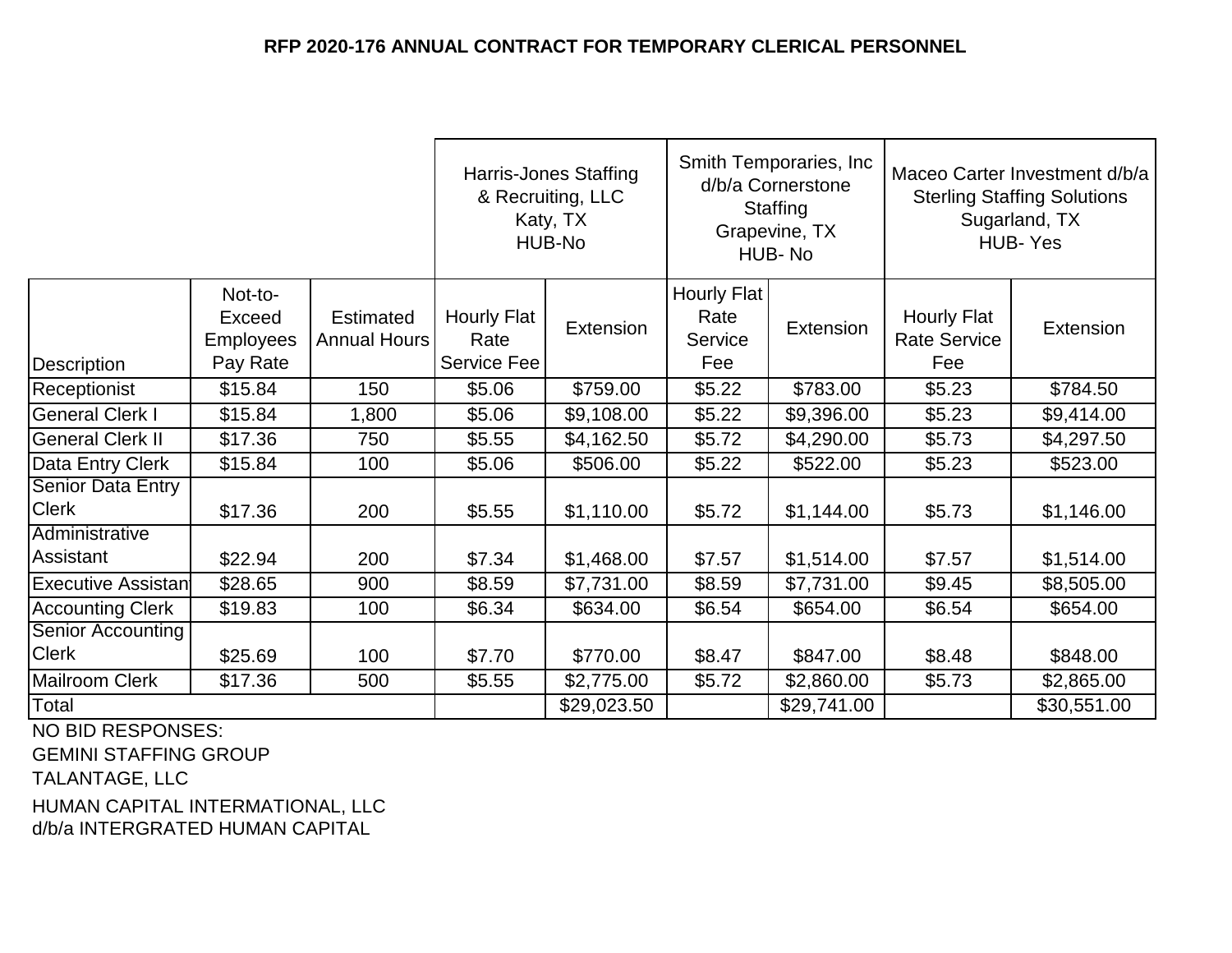|                                          |                                            |                                         | <b>Synapse Business</b><br>Systems, Inc.<br>Fairfax, VA<br>HUB-No |             | <b>Appleone Employment</b><br><b>Services</b><br>Glendale, CA<br>HUB-No |             | RemX<br>Fort Worth, TX<br>HUB-No                 |             |
|------------------------------------------|--------------------------------------------|-----------------------------------------|-------------------------------------------------------------------|-------------|-------------------------------------------------------------------------|-------------|--------------------------------------------------|-------------|
| Description                              | Not-to-<br>Exceed<br>Employees<br>Pay Rate | <b>Estimated</b><br><b>Annual Hours</b> | <b>Hourly Flat</b><br><b>Rate Service</b><br>Fee                  | Extension   | <b>Hourly Flat</b><br><b>Rate Service</b><br>Fee                        | Extension   | <b>Hourly Flat</b><br><b>Rate Service</b><br>Fee | Extension   |
| Receptionist                             | \$15.84                                    | 150                                     | \$5.50                                                            | \$825.00    | \$6.18                                                                  | \$927.00    | \$6.34                                           | \$951.00    |
| <b>General Clerk I</b>                   | \$15.84                                    | 1,800                                   | \$5.50                                                            | \$9,900.00  | \$6.18                                                                  | \$11,124.00 | \$6.34                                           | \$11,412.00 |
| <b>General Clerk II</b>                  | \$17.36                                    | 750                                     | \$6.00                                                            | \$4,500.00  | \$6.77                                                                  | \$5,077.50  | \$6.94                                           | \$5,205.00  |
| Data Entry Clerk                         | \$15.84                                    | 100                                     | \$5.50                                                            | \$550.00    | \$6.18                                                                  | \$618.00    | \$6.34                                           | \$634.00    |
| <b>Senior Data Entry</b><br><b>Clerk</b> | \$17.36                                    | 200                                     | \$6.00                                                            | \$1,200.00  | \$6.77                                                                  | \$1,354.00  | \$6.94                                           | \$1,388.00  |
| Administrative<br>Assistant              | \$22.94                                    | 200                                     | \$8.00                                                            | \$1,600.00  | \$8.95                                                                  | \$1,790.00  | \$9.18                                           | \$1,836.00  |
| <b>Executive Assistan</b>                | \$28.65                                    | 900                                     | \$10.00                                                           | \$9,000.00  | \$11.17                                                                 | \$10,053.00 | \$11.46                                          | \$10,314.00 |
| <b>Accounting Clerk</b>                  | \$19.83                                    | 100                                     | \$6.94                                                            | \$694.00    | \$7.73                                                                  | \$773.00    | \$7.93                                           | \$793.00    |
| <b>Senior Accounting</b><br><b>Clerk</b> | \$25.69                                    | 100                                     | \$9.00                                                            | \$900.00    | \$10.02                                                                 | \$1,002.00  | \$10.01                                          | \$1,001.00  |
| Mailroom Clerk                           | \$17.36                                    | 500                                     | \$6.00                                                            | \$3,000.00  | \$6.77                                                                  | \$3,385.00  | \$6.94                                           | \$3,470.00  |
| Total                                    |                                            |                                         |                                                                   | \$32,169.00 |                                                                         | \$36,103.50 |                                                  | \$37,004.00 |

NO BID RESPONSES:

GEMINI STAFFING GROUP

TALANTAGE, LLC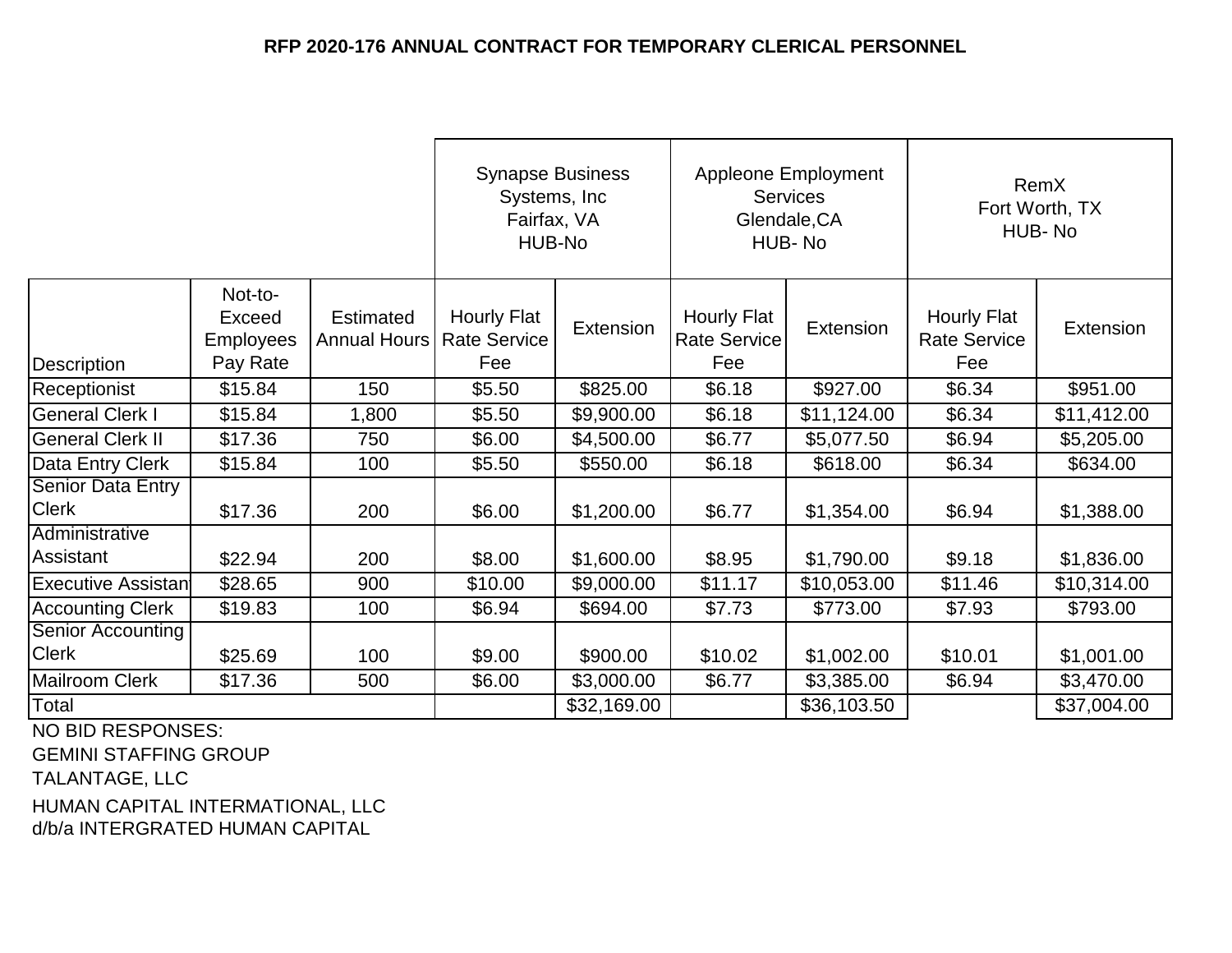|                                          |                                                          |                                                 | One Source Staffing Corp.<br>Arlington, TX<br>HUB-No |             | <b>SuiteMate Staffing</b><br>Solutions, Inc.<br>Arlington, TX<br>HUB-Yes |             | Accounting Principals, Inc.<br>d/b/a Ajilon<br>Fort Worth, TX<br>HUB-No |             |
|------------------------------------------|----------------------------------------------------------|-------------------------------------------------|------------------------------------------------------|-------------|--------------------------------------------------------------------------|-------------|-------------------------------------------------------------------------|-------------|
| Description                              | Not-to-<br><b>Exceed</b><br><b>Employees</b><br>Pay Rate | <b>Estimated</b><br>Annual Hours   Rate Service | Hourly Flat<br>Fee                                   | Extension   | Hourly Flat<br>Rate<br>Service Fee                                       | Extension   | Hourly Flat<br>Rate<br>Service<br>Fee                                   | Extension   |
| Receptionist                             | \$15.84                                                  | 150                                             | \$6.30                                               | \$945.00    | \$7.13                                                                   | \$1,069.50  | \$7.92                                                                  | \$1,188.00  |
| <b>General Clerk I</b>                   | \$15.84                                                  | 1,800                                           | \$6.33                                               | \$11,394.00 | \$7.13                                                                   | \$12,834.00 | \$7.92                                                                  | \$14,256.00 |
| <b>General Clerk II</b>                  | \$17.36                                                  | 750                                             | \$6.95                                               | \$5,212.50  | \$6.94                                                                   | \$5,205.00  | \$8.69                                                                  | \$6,517.50  |
| Data Entry Clerk                         | \$15.84                                                  | 100                                             | \$6.33                                               | \$633.00    | \$7.13                                                                   | \$713.00    | \$7.92                                                                  | \$792.00    |
| <b>Senior Data Entry</b><br><b>Clerk</b> | \$17.36                                                  | 200                                             | \$6.95                                               | \$1,390.00  | \$6.94                                                                   | \$1,388.00  | \$8.69                                                                  | \$1,738.00  |
| Administrative<br>Assistant              | \$22.94                                                  | 200                                             | \$9.17                                               | \$1,834.00  | \$9.18                                                                   | \$1,836.00  | \$11.47                                                                 | \$2,294.00  |
| <b>Executive Assistan</b>                | \$28.65                                                  | 900                                             | \$11.46                                              | \$10,314.00 | \$11.46                                                                  | \$10,314.00 | \$14.33                                                                 | \$12,897.00 |
| <b>Accounting Clerk</b>                  | \$19.83                                                  | 100                                             | \$7.93                                               | \$793.00    | \$7.93                                                                   | \$793.00    | \$9.92                                                                  | \$992.00    |
| <b>Senior Accounting</b>                 |                                                          |                                                 |                                                      |             |                                                                          |             |                                                                         |             |
| <b>Clerk</b>                             | \$25.69                                                  | 100                                             | \$10.27                                              | \$1,027.00  | \$10.27                                                                  | \$1,027.00  | \$12.85                                                                 | \$1,285.00  |
| <b>Mailroom Clerk</b>                    | \$17.36                                                  | 500                                             | \$6.94                                               | \$3,470.00  | \$6.94                                                                   | \$3,470.00  | \$8.69                                                                  | \$4,345.00  |
| Total                                    |                                                          |                                                 |                                                      | \$37,012.50 |                                                                          | \$38,649.50 |                                                                         | \$46,304.50 |

NO BID RESPONSES:

GEMINI STAFFING GROUP

TALANTAGE, LLC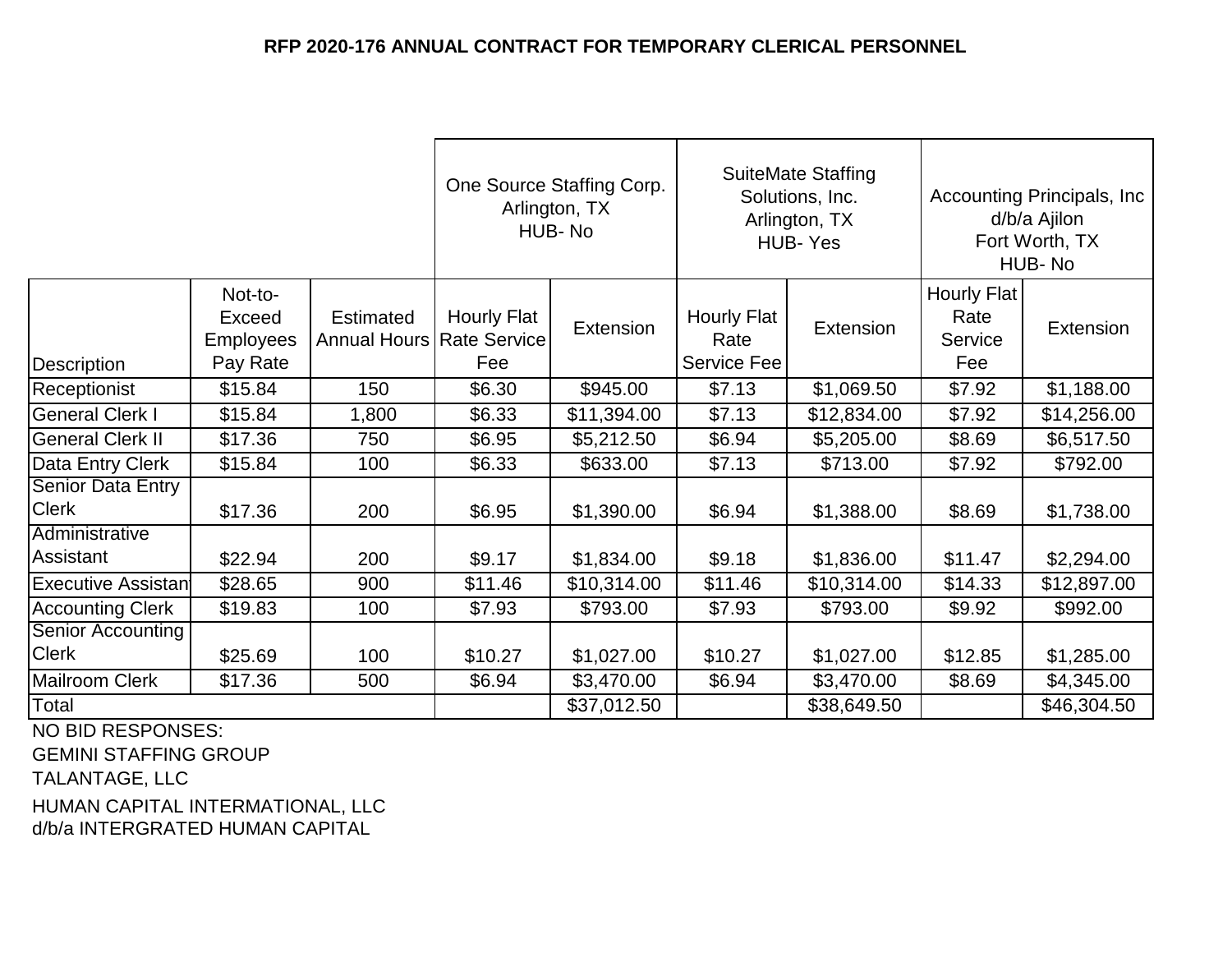|                                                            |                                                   |                                         | Search and Staff<br>Houston, TX<br>HUB-No        |                  | Virtelligence, Inc.<br>Eden Prairie, MN<br>HUB-No |             | Management Recruiter of<br><b>FW</b><br>Siter-Neubauer &<br>Associates<br>Arlington, TX<br>HUB-No |             |
|------------------------------------------------------------|---------------------------------------------------|-----------------------------------------|--------------------------------------------------|------------------|---------------------------------------------------|-------------|---------------------------------------------------------------------------------------------------|-------------|
| Description                                                | Not-to-<br>Exceed<br><b>Employees</b><br>Pay Rate | <b>Estimated</b><br><b>Annual Hours</b> | <b>Hourly Flat</b><br><b>Rate Service</b><br>Fee | <b>Extension</b> | <b>Hourly Flat</b><br><b>Rate Service Fee</b>     | Extension   | <b>Hourly Flat</b><br>Rate Service<br>Fee                                                         | Extension   |
| Receptionist                                               | \$15.84                                           | 150                                     | \$10.00                                          | \$1,500.00       | \$11.00                                           | \$1,650.00  | \$18.54                                                                                           | \$2,781.00  |
| <b>General Clerk I</b>                                     | \$15.84                                           | 1,800                                   | \$10.00                                          | \$18,000.00      | \$11.00                                           | \$19,800.00 | \$18.54                                                                                           | \$33,372.00 |
| <b>General Clerk II</b>                                    | \$17.36                                           | 750                                     | \$10.00                                          | \$7,500.00       | \$11.70                                           | \$8,775.00  | \$18.85                                                                                           | \$14,137.50 |
| Data Entry Clerk                                           | \$15.84                                           | 100                                     | \$10.00                                          | \$1,000.00       | \$11.00                                           | \$1,100.00  | \$18.54                                                                                           | \$1,854.00  |
| <b>Senior Data Entry</b><br><b>Clerk</b><br>Administrative | \$17.36                                           | 200                                     | \$10.00                                          | \$2,000.00       | \$12.00                                           | \$2,400.00  | \$18.85                                                                                           | \$3,770.00  |
| Assistant                                                  | \$22.94                                           | 200                                     | \$10.00                                          | \$2,000.00       | \$16.00                                           | \$3,200.00  | \$19.94                                                                                           | \$3,988.00  |
| <b>Executive Assistan</b>                                  | \$28.65                                           | 900                                     | \$10.00                                          | \$9,000.00       | \$20.00                                           | \$18,000.00 | \$19.91                                                                                           | \$17,919.00 |
| <b>Accounting Clerk</b>                                    | \$19.83                                           | 100                                     | \$10.00                                          | \$1,000.00       | \$14.00                                           | \$1,400.00  | \$19.33                                                                                           | \$1,933.00  |
| <b>Senior Accounting</b>                                   |                                                   |                                         |                                                  |                  |                                                   |             |                                                                                                   |             |
| <b>Clerk</b>                                               | \$25.69                                           | 100                                     | \$10.00                                          | \$1,000.00       | \$18.00                                           | \$1,800.00  | \$0                                                                                               | \$0.00      |
| <b>Mailroom Clerk</b>                                      | \$17.36                                           | 500                                     | \$10.00                                          | \$5,000.00       | \$12.00                                           | \$6,000.00  | \$0                                                                                               | \$0.00      |
| Total<br>$\overline{110}$ bib brancuara                    |                                                   |                                         |                                                  | \$48,000.00      |                                                   | \$64,125.00 |                                                                                                   | \$79,754.50 |

NO BID RESPONSES:

GEMINI STAFFING GROUP

TALANTAGE, LLC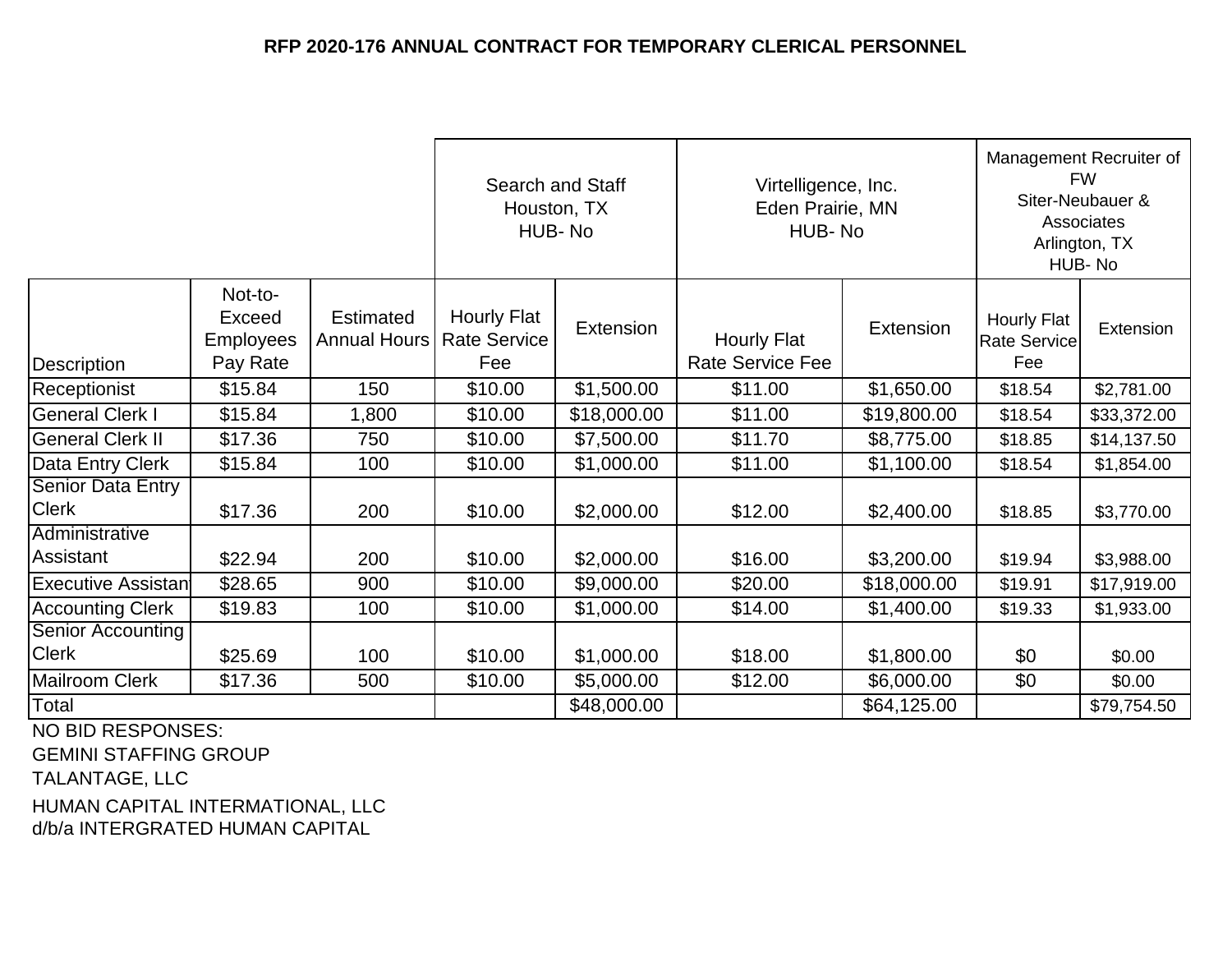|                                          |                                                   |                                                 | Vidhwan Inc. d/b/a E-<br>Solutions<br>San Jose, CA<br>HUB-No |             | Msys, Inc<br>Washington, DC<br>HUB-No     |              | LanceSoft, Inc<br>Richmond, VA<br><b>HUB-Yes</b> |              |
|------------------------------------------|---------------------------------------------------|-------------------------------------------------|--------------------------------------------------------------|-------------|-------------------------------------------|--------------|--------------------------------------------------|--------------|
| Description                              | Not-to-<br>Exceed<br><b>Employees</b><br>Pay Rate | <b>Estimated</b><br>Annual Hours   Rate Service | <b>Hourly Flat</b><br>Fee                                    | Extension   | Hourly Flat<br><b>Rate Service</b><br>Fee | Extension    | <b>Hourly Flat</b><br><b>Rate Service</b><br>Fee | Extension    |
| Receptionist                             | \$15.84                                           | 150                                             | \$13.70                                                      | \$2,055.00  | \$20.00                                   | \$3,000.00   | \$20.59                                          | \$3,088.50   |
| <b>General Clerk I</b>                   | \$15.84                                           | 1,800                                           | \$14.10                                                      | \$25,380.00 | \$20.00                                   | \$36,000.00  | \$22.63                                          | \$40,734.00  |
| <b>General Clerk II</b>                  | \$17.36                                           | 750                                             | \$16.00                                                      | \$12,000.00 | \$22.50                                   | \$16,875.00  | \$25.63                                          | \$19,222.50  |
| Data Entry Clerk                         | \$15.84                                           | 100                                             | \$14.80                                                      | \$1,480.00  | \$20.00                                   | \$2,000.00   | \$21.14                                          | \$2,114.00   |
| <b>Senior Data Entry</b><br><b>Clerk</b> | \$17.36                                           | 200                                             | \$16.50                                                      | \$3,300.00  | \$22.50                                   | \$4,500.00   | \$23.09                                          | \$4,618.00   |
| Administrative<br>Assistant              | \$22.94                                           | 200                                             | \$19.00                                                      | \$3,800.00  | \$28.00                                   | \$5,600.00   | \$26.33                                          | \$5,266.00   |
| <b>Executive Assistan</b>                | \$28.65                                           | 900                                             | \$25.00                                                      | \$22,500.00 | \$33.00                                   | \$29,700.00  | \$36.35                                          | \$32,715.00  |
| <b>Accounting Clerk</b>                  | \$19.83                                           | 100                                             | \$18.50                                                      | \$1,850.00  | \$25.00                                   | \$2,500.00   | \$23.24                                          | \$2,324.00   |
| <b>Senior Accounting</b><br><b>Clerk</b> | \$25.69                                           | 100                                             | \$24.00                                                      | \$2,400.00  | \$33.00                                   | \$3,300.00   | \$32.29                                          | \$3,229.00   |
| <b>Mailroom Clerk</b>                    | \$17.36                                           | 500                                             | \$15.00                                                      | \$7,500.00  | \$23.00                                   | \$11,500.00  | \$20.73                                          | \$10,365.00  |
| Total                                    |                                                   |                                                 |                                                              | \$82,265.00 |                                           | \$114,975.00 |                                                  | \$123,676.00 |

NO BID RESPONSES:

GEMINI STAFFING GROUP

TALANTAGE, LLC